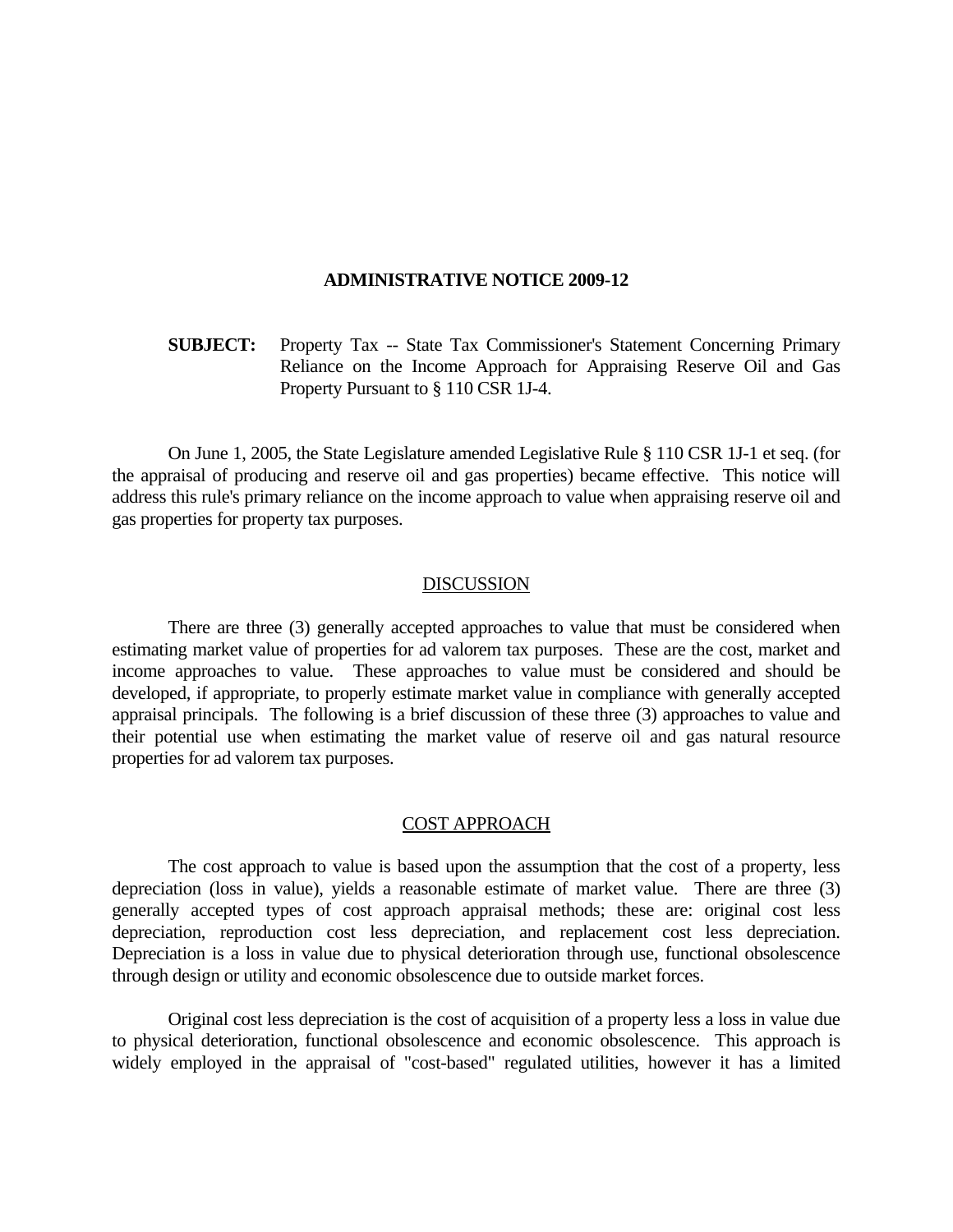### **Administrative Notice 2009-12** Page 2

application when appraising reserve oil and gas properties, as many of these types of properties were acquired years ago at substantially less than current market value.

Reproduction cost less depreciation is the cost of reproducing an exact replica of a property less physical deterioration, functional obsolescence, and economic obsolescence. This approach is employed in appraising one-of-a-kind properties such as works of art or special purpose properties, an example of which may be the State's Capitol Building. Oil and gas properties are a nonrenewable natural resource and can therefore not be reproduced. Because of their nonrenewable nature, reserve oil and gas properties do not lend themselves to development of a reproduction cost less depreciation appraisal.

 Replacement cost less depreciation is the cost of replacing a property with one of like utility less physical deterioration and economic obsolescence. This approach is the most widely used of the three (3) cost approaches to value and is widely employed in the appraisal of commercial and industrial personal property. Replacement cost has limited application, however, in the appraisal of nonrenewable natural resource properties, as the resource cannot by its nature be replaced. Because of their nonrenewable nature, reserve oil and gas properties do not lend themselves to the development of replacement cost new less depreciation appraisals.

#### MARKET APPROACH

 The market approach to value is based upon the assumption that the recent selling price of comparable properties, if properly analyzed and adjusted, will yield a reasonable estimate of current market value. While sales of reserve oil and gas properties do occur within the State, the sales are infrequent and quite often oil and gas interests represent only a portion of the property acquisition thus diluting the purity of the market transaction. Because of these drawbacks the Legislative Rule does not contemplate the development of a market comparable approach to value for reserve oil and gas properties.

# INCOME APPROACH

 The income approach to value is based upon the assumption that a property is worth the future income, discounted to present worth, that it will generate for the prospective buyer. In the oil and gas industry, a common business practice of negotiating advance payments ("delay rentals") for the right to, at some future date, produce oil and gas has developed. By analyzing the amount and duration, typically, of delay rentals and by discounting the resulting income series to present worth an estimate of the probable selling price of reserve oil and gas properties can be developed. This procedure contained in § 110 CSR 1J-4.7 is the method used by the Department to develop, on a county and district basis, the per acre market value of reserve (non-producing acreage) oil and gas properties. The resultant per acre values were developed and published in the State Register on June 29, 2007; and after a public comment period were filed, in finalized form, in the State Register on September 4, 2007.